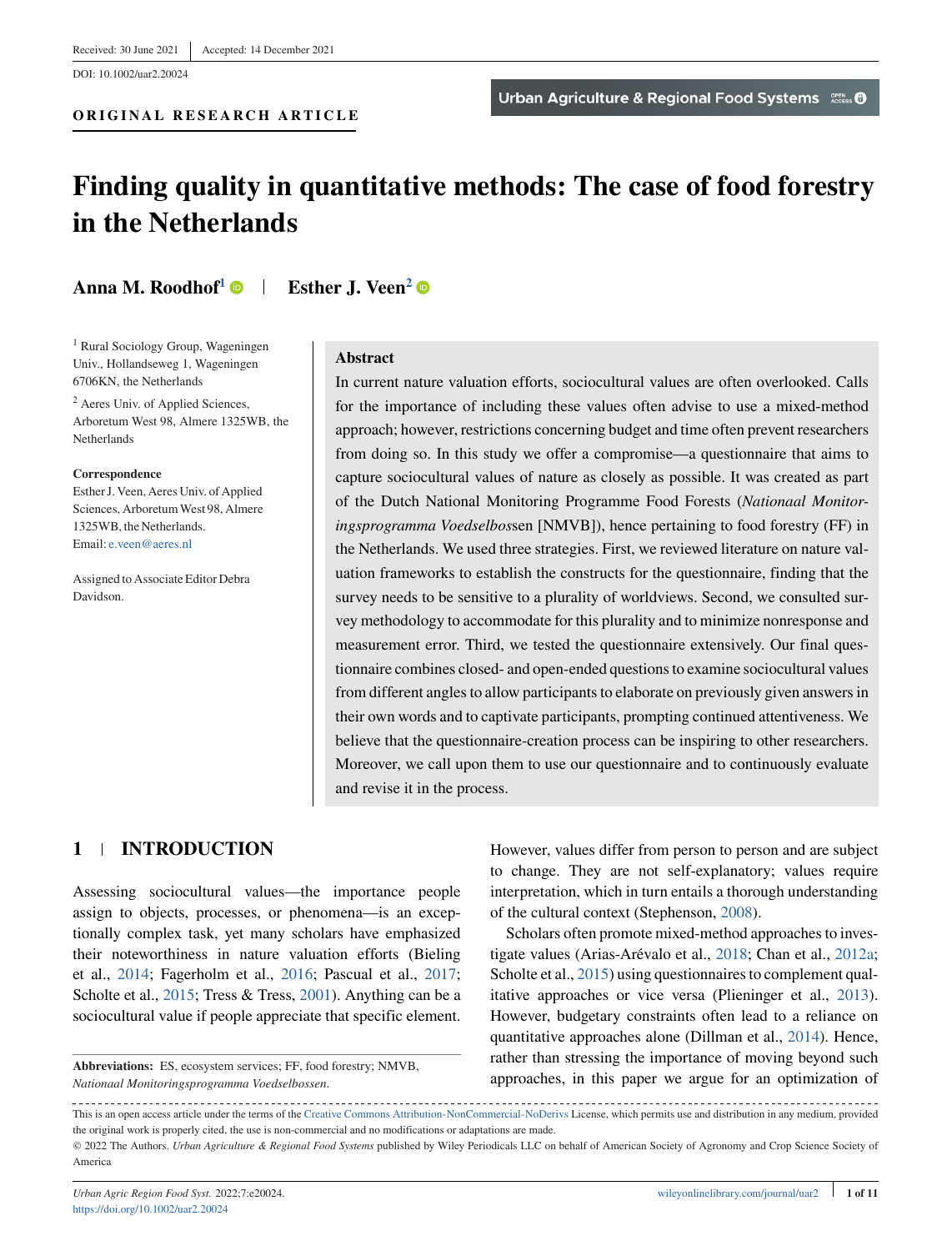quantitative approaches. Building on the case study of measuring sociocultural values of food forests in the Netherlands, we demonstrate three strategies that helped us capture the multiplicity and qualitative nature of these values when using a questionnaire.

Our first strategy was a thorough literature review on existing nature valuation frameworks to create the constructs to be measured by our questionnaire. The review shows that as valuation frameworks are rooted in particular worldviews, research instruments often limit participants in their ability to express ideas and perceptions of nature outside of that particular worldview. We argue, therefore, that more explicit attention needs to be given to a variety of frameworks and their underlying worldviews. Our second strategy was to carefully consider the current literature on survey methodology, finding ways to accommodate for this plurality of worldviews as well as aiming to minimize measurement error and nonresponse. The third strategy consisted of extensively testing and adjusting the questionnaire. We elaborate on each of these strategies in a separate section of this paper and end with a concluding section in which we reflect upon the strategies. First, however, we shortly present our case study—food forestry (FF) in the Netherlands.

# **2 CASE STUDY: FOOD FORESTS IN THE NETHERLANDS**

FF is a form of agroforestry. While agroforestry encompasses any land-use system "in which trees are grown in association with agricultural crops, pastures, or livestock" (Young, [1997,](#page-10-0) p. 3), FF can be defined as a land-use system that mimics the ecosystem of a natural forest predominantly using edible and perennial plant species (Park et al., [2018\)](#page-10-0). FF has origins in tropical home gardens, which Kumar and Nair [\(2004\)](#page-10-0) have labelled as "the epitome of sustainability" (p. 135), as these gardens typically contain a wide array of plant species (Kumar & Nair, [2004\)](#page-10-0). Likewise, FF systems have a relatively high biodiversity compared with conventional agricultural systems (Park et al., [2018\)](#page-10-0). This gives ground for beneficial plant– plant interactions, which implies that much like a natural forest, food forests require little management by the farmer. Moreover, food forests render the use of external inputs (such as chemical fertilizers and pesticides) redundant (Albrecht & Wiek, [2020\)](#page-9-0). Besides food production, food forests provide a habitat for varying wildlife species, and they sequester more carbon than conventional farms (Park & Higgs, [2018\)](#page-10-0). As such, FF encompasses both food production and nature conservation (Green Deal Voedselbossen, [2017a\)](#page-9-0). It could therefore play a role in both food security and environmental regeneration (Albrecht & Wiek, [2020;](#page-9-0) Wartman et al., [2018\)](#page-10-0). However, while research efforts are increasingly directed toward illuminating the ecological and socioeconomic benefits of

#### **Core Ideas**

- ∙ Sociocultural values can be incorporated in quantitative nature valuation efforts.
- ∙ It is important to include different frameworks and worldviews in such attempts.
- ∙ A questionnaire can be designed to mimic qualitative approaches to some degree.
- ∙ Extensive testing helps creating better questionnaires.
- ∙ We urge others to use our instrument and evaluate its efficacy in the process.

food forests in the global north, sociocultural values have yet to be studied (Park & Higgs, [2018;](#page-10-0) Wartman et al., [2018\)](#page-10-0).

The Dutch National Monitoring Programme Food Forests (*Nationaal Monitoringsprogramma Voedselbossen* [NMVB]) continuously measures the developments of food forests in the Netherlands. Recently, NMVB sought to expand their quantitative measuring tool to include sociocultural valuation of FF. The questionnaire-creation process described in this paper was conducted as part of a Master of Science project of the first author and supervised by the second author. During the creation of the questionnaire—especially with regards to the literature review of nature valuation frameworks and the execution of the testing strategies—the first author worked in close collaboration with Suzy Rebisz, another Master of Science student from Wageningen University whose project centered on the outcomes of the questionnaire.

# **3 UNDERSTANDING SOCIOCULTURAL VALUES**

Several researchers have tried to study values of nature and green, such as those of agroforestry (Fagerholm et al., [2016\)](#page-9-0), ecosystem services (ES) (Scholte et al., [2015\)](#page-10-0), landscape (Tress & Tress, [2001;](#page-10-0) Bieling et al., [2014\)](#page-9-0), and nature more broadly (Intergovernmental Science-Policy Platform on Biodiversity and Ecosystem Services, [2016;](#page-9-0) Pascual et al., [2017\)](#page-10-0). In this section we first review how researchers have tried to measure values of nature to reflect upon the use of different valuation frameworks. We end by addressing how we applied the findings from these frameworks to our questionnaire.

# **3.1 Ecosystems services framework**

As the need for nature valuation frameworks at large is predominantly based on their prospective capacity to inform policy makers about trade-offs that occur when altering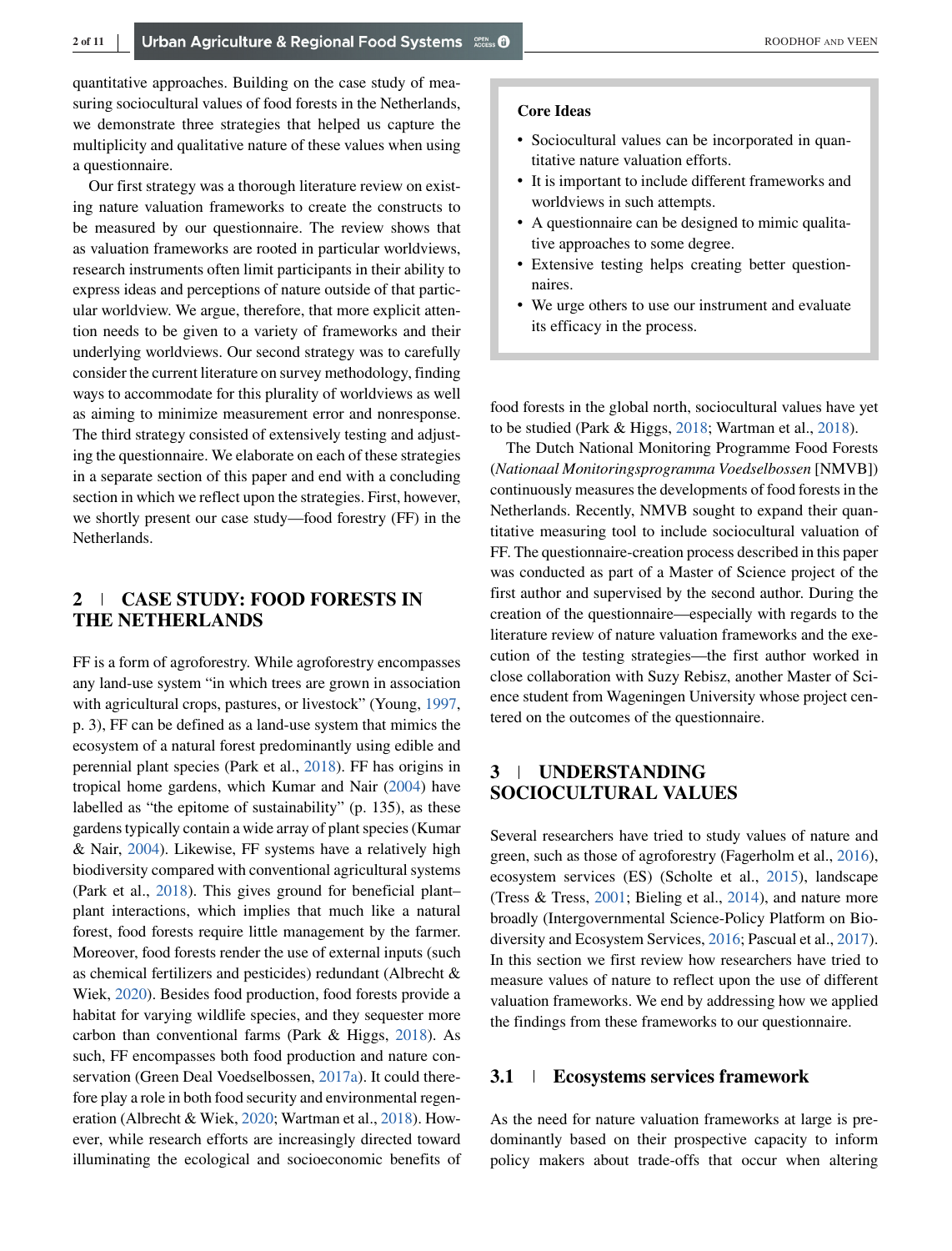ecosystems (Chan et al., [2012a\)](#page-9-0), valuation frameworks often take the ES framework as a starting point. This framework identifies quantifiable aspects of nature to calculate favorable trade-offs, which is facilitated by an understanding of nature in terms of services. Payments for ES, for instance, allow policymakers to compensate for the loss of ES when a trade-off has been made. Hence, the ES framework bridges ecological and economic interests in nature; it allows policymakers to put a price on ecological functions and thereby to calculate how to compensate for ecological losses (Chan et al., [2012a\)](#page-9-0). In other words, the ES framework implicitly understands value as a measurable unit (Pascual et al., [2017\)](#page-10-0).

This implies, however, that when trying to value ES, values tend to be wrongfully conflated with services and benefits (Chan et al., [2012b\)](#page-9-0). Chan et al. [\(2012b\)](#page-9-0) therefore separate these concepts, defining benefits as "valued goods or experiences" (p. 10), which can be generated by services, the ecosystem processes that underpin benefits. Values refer to "the preferences, principles and virtues that we (up)hold as individuals or groups" (p. 10), where "*principles* generally pertain to characteristics of an action or decision (the means), *preferences* pertain to the consequences of an action (the ends), and *virtues* pertain to the actor(s)" (Chan et al., [2012b,](#page-9-0) p. 11, emphasis added). People's judgment of nature can thus be guided by underlying principles based on personal beliefs of what is right and wrong, people's desires about the world, or what kind of person they want to be (i.e., what kind of virtues they seek to uphold). As such, nature valuation efforts need to address more than simple measurement units.

Indeed, scholars have promoted several improvements to the ES framework, for instance by including nonmaterial ES such as the aesthetic value of nature (Chan et al., [2012b\)](#page-9-0). However, the language used in this framework renders it difficult to depart from an understanding of nature as serving people as implied in the word service. An understanding of the ES concept that includes different visions of human engagement with nature would therefore be more fitting (Arias-Arévalo et al., [2018\)](#page-9-0).

# **3.2 A plurality of worldviews**

Some frameworks depart from ES as the main object of evaluation; those by Tress and Tress [\(2001\)](#page-10-0) and Stephenson [\(2008\)](#page-10-0) offer insightful approaches to studying human–nature interactions. By offering a more holistic definition of landscape, they recommend a far broader understanding of nature valuation. Tress and Tress [\(2001\)](#page-10-0) propose a systems approach to studying the interaction between people and the landscapes they inhabit and rooted in the premise that while landscapes set the conditions for human existence, people also actively change the landscape in return. Accordingly, the authors denote five dimensions of landscapes (spatial, mental, temporal, the landscape as nexus of nature and culture, and the landscape as a complex system). Similarly, Stephenson [\(2008\)](#page-10-0) emphasizes the cultural importance of landscapes, stating that while certain landscapes might be perceived as ordinary by most people, they can hold significant value for those in proximity to these landscapes. Stephenson [\(2008\)](#page-10-0) defines landscape as consisting of the three components: forms, relationships, and practices. Hence, unlike the ES framework, which approaches the value of nature only in terms of its utility to people (Muradian & Pascual, [2018\)](#page-10-0), Tress and Tress [\(2001\)](#page-10-0) and Stephenson [\(2008\)](#page-10-0) stress the importance of sociocultural values of nature, which cannot be reduced to a single value indicator (Arias-Arévalo et al., [2018\)](#page-9-0).

The concept of worldviews also stresses the need to go beyond a singular understanding of nature. Worldviews disclose how societies or cultures position themselves in relation to nature (Blaser, [2013\)](#page-9-0). Muradian and Pascual [\(2018\)](#page-10-0) operationalized worldviews as relational models that characterize the relation between people and nature (see Table [1\)](#page-3-0). These relational models capture the specific aspect of worldviews that drives sociocultural value attribution. Nature valuation efforts are often rooted in one particular worldview, because the researchers, or valuing agents, behind it are rooted in this respective worldview (Arias-Arévalo et al., [2018\)](#page-9-0). In other words, how researchers study phenomena and interpret the results is affected by their worldview. To secure transparent, valid, and reliable research, researchers therefore need to disclose their worldview and reflect upon it. Such a reflexive approach to bias facilitates the documentation of the worldviews of research participants, which may differ from those of the researchers. In sum, worldviews are intricately connected to how people attribute value to nature, which people do in different ways. It is therefore essential that different worldviews are considered in nature valuation efforts (Arias-Arévalo et al., [2018\)](#page-9-0).

As nature valuation in terms of ES refers (only) to the "provision of direct and indirect benefits to people from ecosystems" (Chan et al., [2012b,](#page-9-0) p. 8), this framework excludes worldviews that diverge from this perspective on human– nature relationships (Arias-Arévalo et al., [2018\)](#page-9-0). More inclusive frameworks exist, but these generally call for an extensive qualitative approach to capture the plurality of worldviews. While we agree that a plurality of worldviews should be considered, our aim is to try and do so by using a questionnaire.

## **3.3 Measuring worldviews in food forestry**

In the creation of our questionnaire, we have been cautious of using words that assume a certain worldview, as a 'singular valuation language' can result in participants' inability to answer the question accurately: either the question itself or the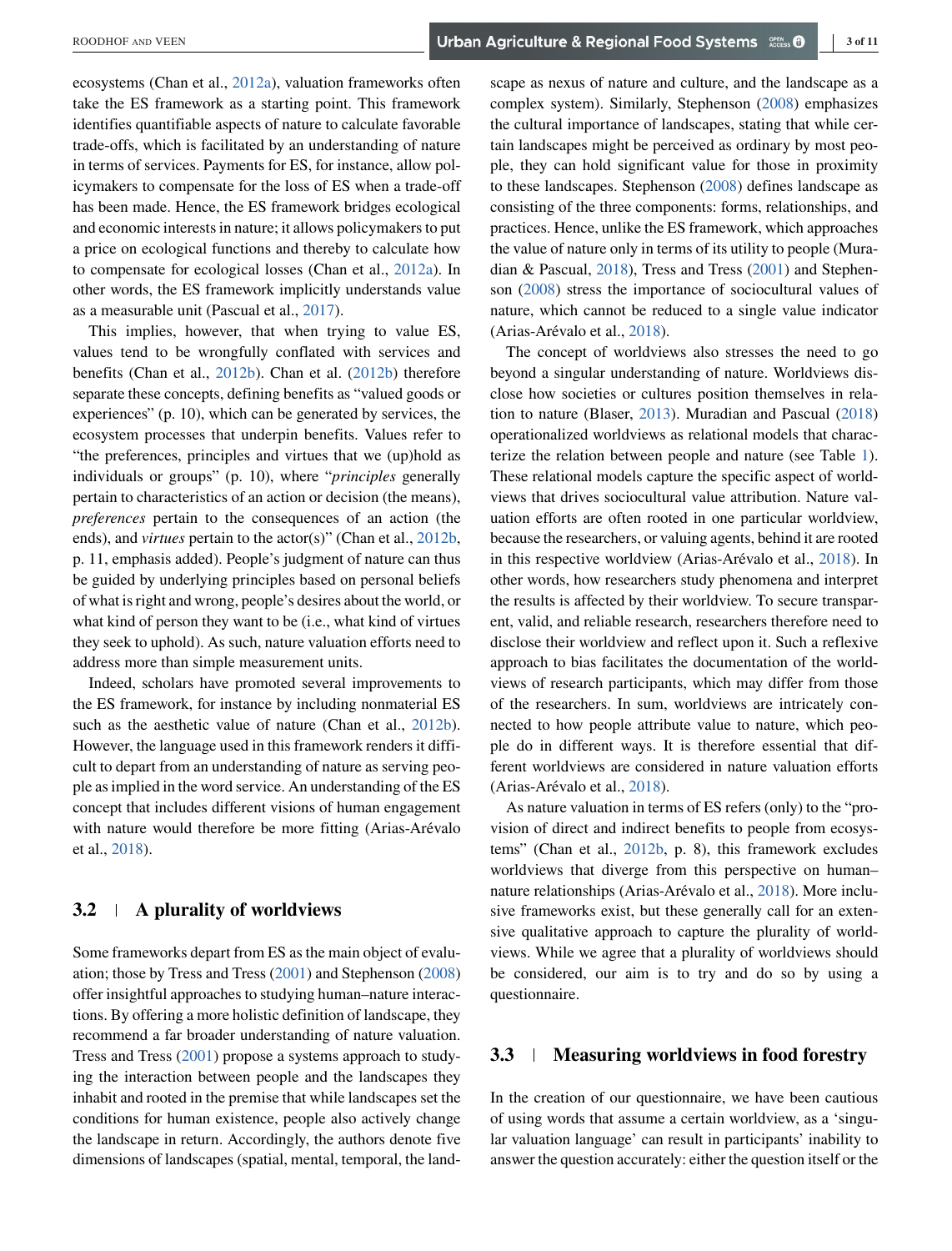<span id="page-3-0"></span>**TABLE 1** A typology of human–nature relational models adopted from Muradian and Pascual [\(2018\)](#page-10-0)

| <b>Relational model</b> | View on the human–nature interaction                                       |
|-------------------------|----------------------------------------------------------------------------|
| Detachment              | Nature is not important. It needs to make space for technology             |
| Domination              | Humans are entitled to control and destroy nature                          |
| <b>Devotion</b>         | Nature is sacred and humans need to make sacrifices to show it respect     |
| Stewardship             | Humans are a part of nature and need to care for nature to preserve it     |
| Wardship                | Nature is a separate entity to be protected from humans                    |
| Ritualized exchange     | Nature and humans are equal and co-exist in search of an equitable balance |
| Utilization             | Nature is a resource to be extracted for human needs or pleasure           |

response alternatives may not capture their underlying perception of human–nature interactions (Arias-Arévalo et al., [2018\)](#page-9-0). For example, we followed Chan et al. [\(2012b\)](#page-9-0) and Scholte et al. [\(2015\)](#page-10-0) in refraining from conflating the terms 'value' and 'service', for these two concepts are only interchangeable in the utilization relational model. Additionally, the questionnaire offers participants a moment to reflect on their answer after each question using open-ended questions. This enables them to give more specific answers in their own words, which is necessary to ensure that participants can share their values as accurately as possible (Scholte et al., [2015\)](#page-10-0).

To include a plurality of worldviews in our questionnaire, we used Muradian and Pacual's [\(2018\)](#page-10-0) conceptualization of worldviews as well as the existing literature on valuation frameworks to establish four constructs: (a) perception of the human–nature relationship, (b) perception of the food forest, (c) attitude toward the food forest, and (d) personal well-being.

The first construct is based on Muradian and Pascual's [\(2018\)](#page-10-0) typology of human–nature relational models. The second construct forms a bridge between worldview and values, as it enquires about how participants perceive their environment. This is affected by participants' worldviews, and in turn, it affects how they value their environments. The actual sociocultural value of FF is measured using the third construct. Finally, existing valuation frameworks indicated the importance of perceived health benefits in nature valuation efforts (Bieling et al., [2014\)](#page-9-0), so we created a fourth construct to address this. We operationalized these four constructs into multiple variables and corresponding indicators as well as several variables to address potential confounding factors (including basic demographic indicators as age, level of education, and income).

# 3.3.1 Perception of the human–nature relationship

We started the questionnaire by addressing how participants understand the human–nature relationship, because participants' worldviews affect how they attribute value to FF (Arias-Arévalo et al., [2018\)](#page-9-0). We derived statements from each

human–nature relational model as described in Table 1. However, as both 'detachment' and 'utilization' view nature as separate from humans, either as unimportant or as a resource to be exploited, we merged them (Muradian & Pascual, [2018\)](#page-10-0). We also merged 'devotion' and 'wardship' because both models view nature as a separate entity with intrinsic rights. Consequently, we included five questions to explore participants' views on human–nature relationships.

# 3.3.2 Perception of the food forest

People's direct perceptions of the landscape affect their attitudes toward that landscape and how they interact with it (Tress & Tress, [2001\)](#page-10-0). We therefore included questions that investigate how participants perceive the food forest itself. To connect values to specific parts of the food forest, we invited participants to upload a photo of the food forest, upon which we asked them why they chose that image and what it represented. Moreover, we used a free-listing technique (asking participants to list all the words they associate with a concept) (Russell Bernard, [2011\)](#page-10-0) to investigate how people perceive the concept of FF.

## 3.3.3 Attitude toward the food forest

We also created questions based on the conceptualization of values by Chan et al. [\(2012b\)](#page-9-0). These authors differentiate between individual and community values. The questionnaire addresses both types of values by asking participants how they think food forests contribute to them personally and to society. It enquires about contributions to society at different scales: local, regional, national, and global. Additionally, we included three closed-ended questions in which participants' attitudes toward the food forest are addressed. One question concerned participants' reasons for being involved with the food forest, the other two questioned which aspects of the food forest they consider most important. All are nominal questions: in the first one, participants are asked to select a minimum of one and a maximum of three reasons for being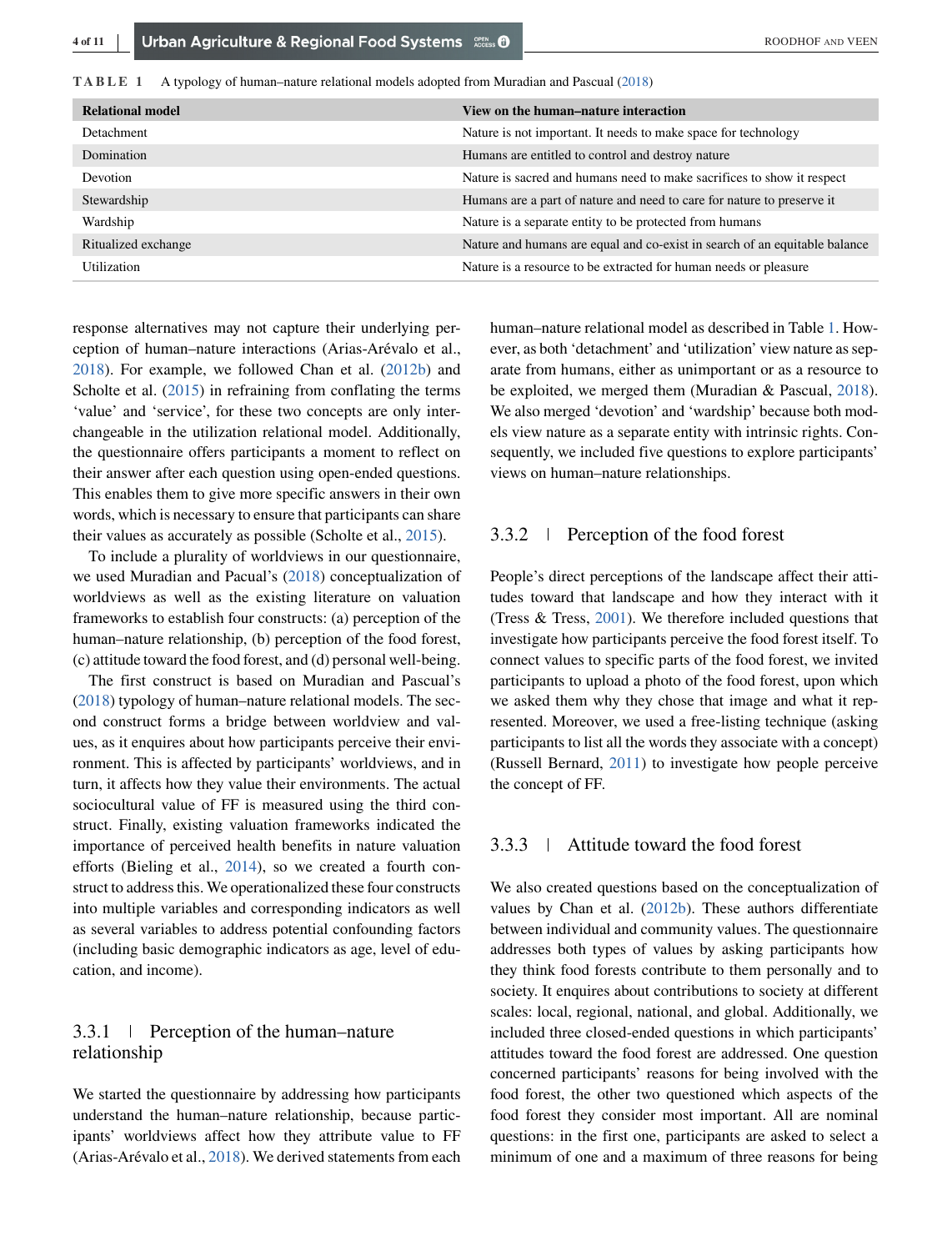involved with the food forest, in the second they are asked to select which aspect they deem most important, and in the third, participants are offered the same response alternatives, but asked to select which aspects they also find important. The response alternatives are based on types of values as identified by the value typology of Chan et al. [\(2012b\)](#page-9-0). This inclusive value typology distinguishes between principles, preferences, and virtues, as explained above, but also between marketmediated vs. nonmarket-mediated values, self-oriented and other-oriented values, individual and group values, experiential and metaphysical values, transformative and nontransformative values, and anthropocentric and biocentric values.

# 3.3.4 Personal well-being

Finally, we aimed to explore how food forests contribute to participants' well-being, because personal well-being and sociocultural value attribution are closely related (Bieling et al., [2014\)](#page-9-0). It is difficult to objectively pinpoint how food forests might contribute to well-being as participants might be happy and healthy because of unrelated circumstances the list of potential confounding factors is extensive. As such, we followed Bieling et al. [\(2014\)](#page-9-0), who suggest simply asking participants how they think the landscape contributes to their personal well-being; perceived linkages between landscape and well-being are an appropriate indicator to measure this.

In sum, the existing literature helped us operationalize the concept of worldviews and values into the four constructs described above and clarified that it is important to incorporate a plurality of worldviews. It was also informative regarding which factors are important to consider in nature valuation, such as individual vs. collective values or values pertaining to different scales. However, this body of literature did not demonstrate how to ask questions that lead to accurate answers. To measure the four constructs accurately, we therefore used the existing literature on survey methodology as elaborated upon in the next section.

# **4 REDUCING METHODOLOGICAL ISSUES**

As argued in the introduction, literature on nature valuation frameworks emphasizes the importance of qualitative research methods, but, in reality, such methods are not always feasible. Hence, although we acknowledge that a singular, quantitative method might not fully capture all dimensions of values participants attribute to food forests, we contend that it is useful to try to capture sociocultural values by using a questionnaire. After understanding and operationalizing the constructs we aimed to measure, we carefully considered methodological issues to find ways to create a strong quantitative tool. We constructed our questions and arranged them in a way to (a) include a plurality of worldviews and (b) minimize nonresponse and measurement error, which is a common problem in (online) questionnaires. While we discuss them separately, these issues are heavily related, as both contribute to our primary aim of collecting authentic, elaborate participant responses.

## **4.1 Including a plurality of worldviews**

To include a plurality of worldviews we approached sociocultural values from different angles. Moreover, we used different types of questions, especially combinations of open- and closed-ended questions. In face-to-face interviews, researchers can use probing techniques when participants offer incomplete answers. Direct probing is not possible in a questionnaire. We therefore employed follow-up questions to stimulate participants to think deeper about their answers and provide more precise and accurate data. By adding open-ended questions to closed-ended ones, we enabled participants to address the nuances of their answers in the preceding closed-ended question. In this way, we aimed to obtain in-depth answers and mitigate the lack of complexity in closed-ended questions; however, we kept the open-ended questions optional. While this can lead to higher nonresponse rates for these questions, requiring participants to answer them can cause them to quit the questionnaire altogether, increasing the overall nonresponse rate.

We considered several factors when crafting closed-ended questions. Firstly, closed-ended questions that assess opinions or attitudes can use bipolar or unipolar scales. The Likert scale is an often-used bipolar scale. It measures both direction (i.e., agreement or disagreement) and intensity (i.e., completely agree or somewhat agree), requiring respondents to complete a complex mental task. Likert scales should therefore only be used when they serve a clear purpose (Russell Bernard, [2011\)](#page-10-0). As unipolar questions only assess intensity, they yield more reliable results (Alwin et al., [2018\)](#page-9-0). We mainly employed unipolar scales for ordinal closed-ended questions but chose a Likert scale when enquiring about the extent to which respondents agree with statements about human–nature interactions. In the latter case, we wanted to document both direction and intensity about participants' beliefs. For ordinal questions, we limited the number of response options to five; a higher number of options decreases reliability (Alwin et al., [2018\)](#page-9-0). For bipolar questions, we offered four response options so that participants cannot choose a middle category, though we included a 'don't know' option. For unipolar questions this was not needed; respondents can simply select the zero option (i.e., not well).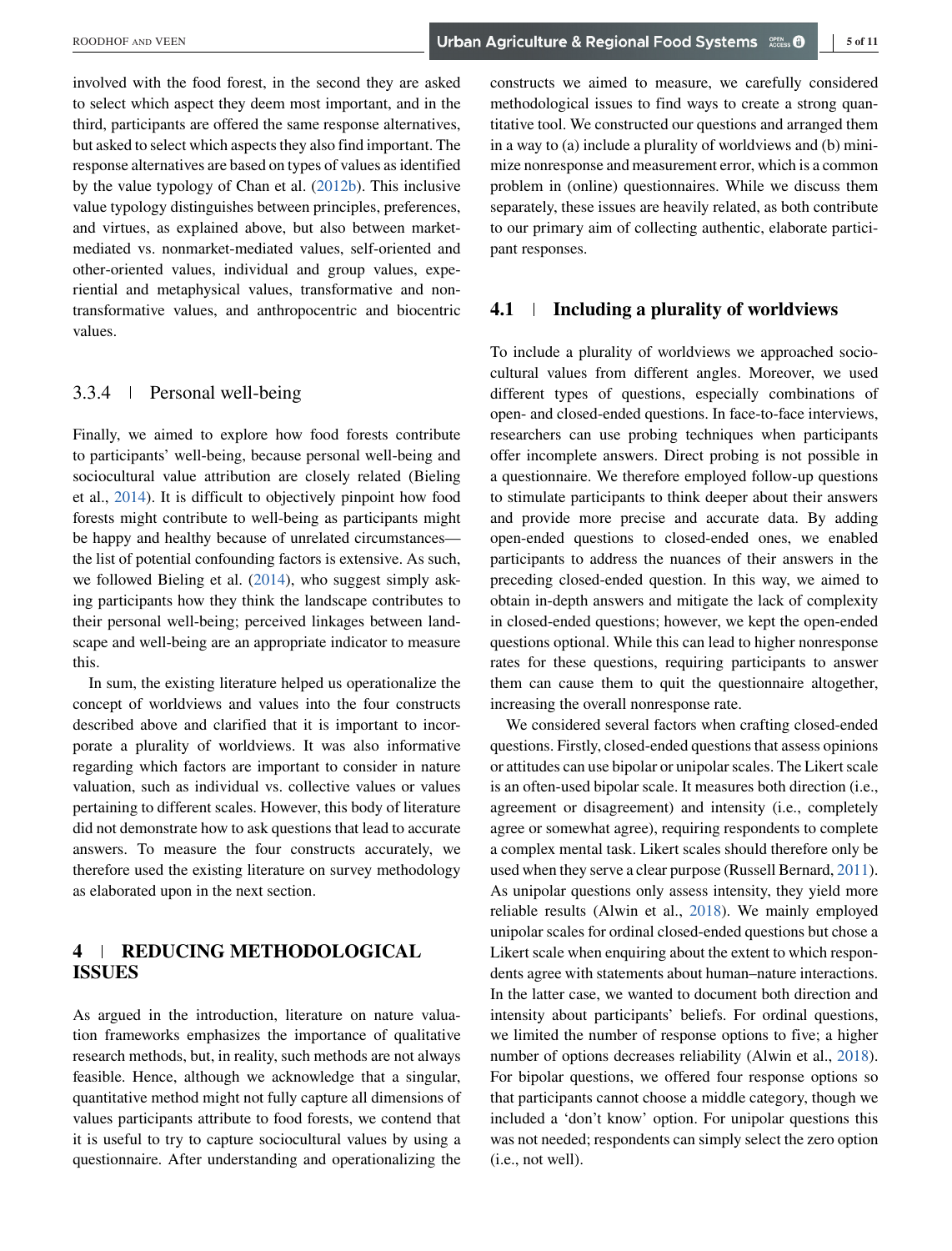Secondly, as reliability declines when the number of response alternatives increases in categorical questions (Alwin et al., [2018\)](#page-9-0), we had to make a trade-off between reliability and precision. In some cases, we were able to limit the number of response alternatives to five. In other cases, the questions required additional response alternatives to ensure participants could answer the question accurately. In case the response alternatives did not reflect participants' preferred answers, we provided the option 'other'.

In short, we used a combination of open- and closed-ended questions to document participants' sociocultural values of FF in different formats. The closed-ended questions, which result in quantifiable data, are at risk of measurement error, as the predetermined response alternatives might not reflect participants' experiences. We therefore carefully considered how to structure and phrase them. Additionally, we combined them with open-ended questions, which result in qualitative data. These questions ensure that participants can elaborate on the selected response alternative in the preceding question in a more unfiltered way. How the use of different question formats relates to measurement error is the topic of the next section.

# **4.2 Minimizing nonresponse and measurement error**

Self-administered questionnaires—we focus on a digitally self-administered survey in this paper, as this administration mode was set by the NMVB—are prone to nonresponse and measurement error (Dillman et al., [2014\)](#page-9-0). We therefore gave these issues particular attention, heavily relying on the work of Dillman et al. [\(2014\)](#page-9-0) and Gobo and Mauceri [\(2014\)](#page-9-0). Nonresponse error occurs when a reduced response rate skews the outcome. A prevalent cause of nonresponse error is the questionnaire and communication mode, which can both incentivize and disincentivize respondents to participate (Goldberg & Sciarini, [2019;](#page-9-0) Jäckle et al., [2010;](#page-10-0) Mavletova & Couper, [2014;](#page-10-0) Vannieuwenhuyze et al., [2010\)](#page-10-0). Measurement error occurs when respondents give inaccurate answers. This can be due to a myriad of factors, which Gobo and Mauceri [\(2014\)](#page-9-0) summarize as intentional errors, errors of memory, and errors of communication. Specifically, measurement error can occur when respondents are unable or unwilling to answer the questions accurately (Dillman et al., [2014\)](#page-9-0), when they do not recall behavior or perceptions correctly or when they are not aware of motivations underpinning their behavior (Gobo & Mauceri, [2014\)](#page-9-0). Measurement error can be systematic across all respondents or vary between respondents (Dillman et al., [2014\)](#page-9-0).

An important way to minimize such error is to create trust between researcher and respondent; when there is little trust, the response rate might suffer, or participants may be unmotivated to answer accurately. A self-administered questionnaire can be seen as a social interaction in which the questionnaire functions as a proxy for the interviewer with which the respondent interacts (Bradburn, [2016;](#page-9-0) Dillman et al., [2014\)](#page-9-0). We actively sought to establish trust by employing an extensive invitation strategy. Mixing invitation and reminder modes can result in an overall higher response rate (Mavletova & Couper, [2014\)](#page-10-0). We sent out personalized emails in which we introduced ourselves and invited participants to call us. Over the phone, we were able to establish rapport. It was only then that we sent out the invitations to the actual questionnaire.

We also aimed to decrease nonresponse by increasing participation benefits. We clearly communicated the value of the questionnaire and its results to participants. Moreover, we included interesting questions in the design (Dillman et al., [2014\)](#page-9-0) and strategically ordered questions to make the answering process more engaging (Dillman et al., [2014;](#page-9-0) Stern et al., [2007\)](#page-10-0). For example, we included the previously described free-listing association question and the photo question. To minimize cognitive efforts required from participants reducing participant costs—we provided an indication of the number of words participants were expected to list. Moreover, alternating between closed- and open-ended questions also helps to make a questionnaire more interesting. Hence, using different types of questions was not only intended to provoke participants to think about their opinions in different ways but also to retain their attention throughout the questionnaire. It was also a way to establish rapport with participants before asking boring or more intrusive, personal questions such as those about demographic characteristics.

Another way to minimize nonresponse is to minimize questionnaire length, which is important especially for web and mail questionnaires (Peytchev et al., [2020\)](#page-10-0). We limited our questionnaire to 53 questions, which was expected to be answerable in 20 minutes. We focused on the most relevant dimensions of values rather than trying to capture many dimensions. We grouped questions in three sections, and to avoid long batteries of questions, which are particularly prone to question order effects (Dillman et al., [2014\)](#page-9-0), we included filtering questions that enable asking follow-up questions only to relevant respondents.

As lexical effects, such as ambiguous words, also play a considerable role in the occurrence of measurement error (Gobo & Mauceri, [2014\)](#page-9-0), we paid specific attention to wording, avoiding terms that can be interpreted differently as well as 'loaded words' (i.e., words that invoke positive or negative emotions). Likewise, question order affects how questions are interpreted; while a specific sequence of questions can facilitate understanding, it may also lead to bias. However, randomizing question order can confuse respondents (Dillman et al., [2014\)](#page-9-0). We therefore grouped questions of the same topic together to create context while keeping in mind that participants are influenced by each question preceding the next.

In sum, we included different types of questions to foster trust, minimize participant cost, and increase participant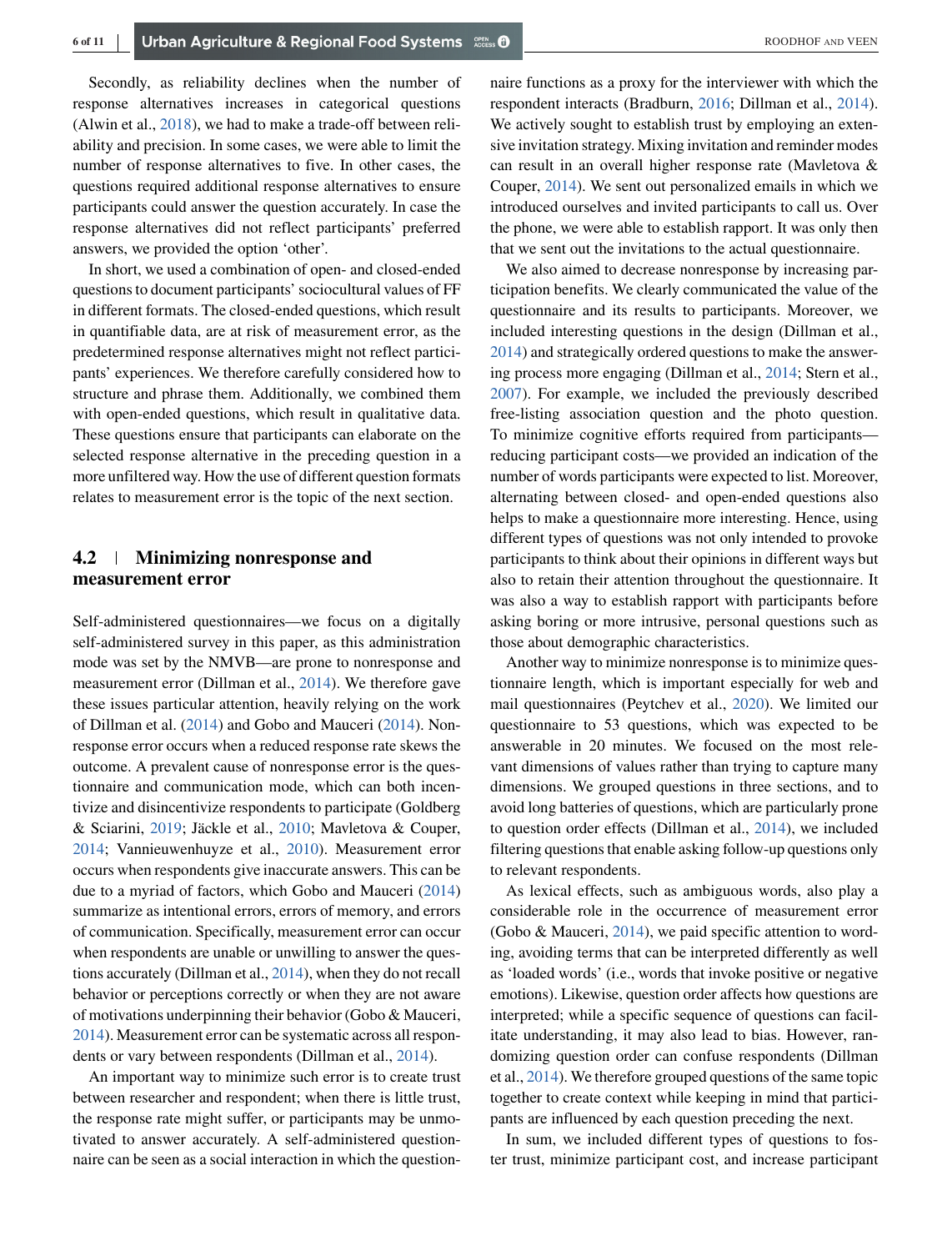

**FIGURE 1** The iterative process of creating the questionnaire

benefits. In this way, we aimed to minimize nonresponse and measurement error, while the variety of question types, especially the combination of closed and open-ended questions, was meant to help people consider a plurality of worldviews. Nevertheless, the resulting questionnaire was based on literature alone. In practice, participants might encounter unanticipated issues such as interpretation issues. We therefore took an additional step to ensure the efficacy of our instrument; we conducted several rounds of testing. We explain these different rounds and their results in the following section.

# **5 TESTING**

After creating a first draft of the questionnaire (Version A), we conducted a preliminary round of testing in the form of cognitive interviews, which led to an updated version of the questionnaire (Version B). We then conducted three more types of testing—a practice round, follow-up interviews, and a deviant case analysis—to ensure the quality of the research instrument. This resulted in the final version of the questionnaire (Version C), which we included as supplemental material. Our testing strategies are graphically represented in Figure 1.

# **5.1 Testing Version A: Cognitive interviews**

We used cognitive interviews to assess the quality of questionnaire Version A. These interviews followed the 'think aloud' pretesting strategy listed by Gobo and Mauceri [\(2014\)](#page-9-0). Participants were asked to read everything they would normally read out loud when completing a questionnaire and verbalize their thought process when answering the questions. This enabled us to see the questionnaire through the eyes of the participants (Gobo & Mauceri, [2014\)](#page-9-0) and to perceive it separately from the theoretical underpinnings on which it was based. Because of time constraints, we only conducted two cognitive interviews with personal connections who are involved with food forests. The interviewees were a man in his early 30s and a woman in her early 20s, both with a Bachelor of Science degree. This sample was not meant to be representative of the target population, as the purpose of this testing strategy was to serve as a rough preliminary check of the questionnaire.

We recommend a larger and more diversified sample when possible.

Despite this small sample, the interviews provided a useful first check of the questionnaire, which led to several useful insights. We used these to improve the questionnaire into Version B. Participants of the cognitive interviews were able to answer most of the questions without issues and interpreted the vast share of questions as expected. However, the interviews shed light on five points of improvement: confusion about section headings, confusion about question order, confusion about question structure, inability to answer questions, and interpretative issues (for more detail, see Supplemental Table  $S1$ ). We made changes to the questionnaire for each of these five issues. Some of these changes were simple (e.g., adjusting the wording), but in other cases, changes required more structural adjustments such as adding or omitting questions. Overall, questions in the adjusted version of the questionnaire are more direct and precise to ensure participants' interpretations are similar, and response alternatives more fully capture participants' answers.

# **5.2 Testing Version B: Practice round, follow-up interviews, and deviant case analysis**

We used three testing strategies to test Version B of the questionnaire. First, we sent it to a first group of respondents. This so-called practice round allowed us to detect general issues with the software used and the format of the questionnaire as well as to examine participants' answers to open questions. The research sample selected for the practice round was a nonprobability sample. It consisted of persons affiliated with the current 25 participating food forests of NMVB. We had obtained contact information of one or two representatives per food forest (most often owner, manager, or volunteer) and asked them to share our questionnaire within their teams. Ultimately, 49 responses from 23 food forests were recorded. Table [2](#page-7-0) provides some characteristics of the respondents. Because of the nonprobability sample and the fact that both the distribution of food forests and how participants were related to the food forests was skewed, we did not analyze the data statistically for error. We did, however, compare participants' answers to the open-ended questions with their answers to the closed-ended questions preceding them. This gave us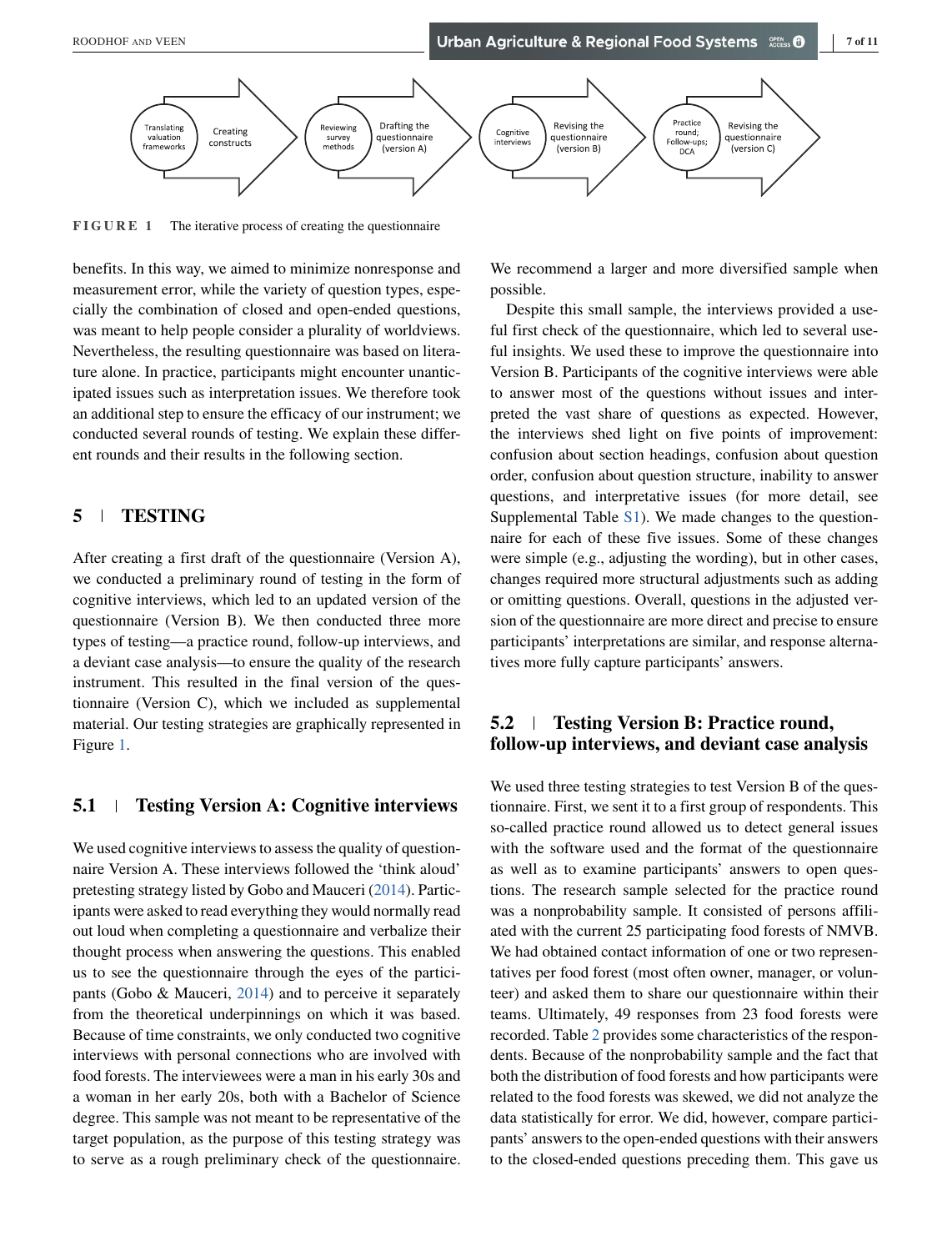<span id="page-7-0"></span>**TABLE 2** Descriptive statistics of the participants of the practice round

| <b>Descriptive variable</b> | <b>Frequency</b> |
|-----------------------------|------------------|
|                             | $\%$ (n)         |
| <b>Gender</b>               |                  |
| Male                        | 61.2(30)         |
| Female                      | 36.7(18)         |
| Don't want to say           | 2(1)             |
| <b>Level of education</b>   |                  |
| Post-graduate degree        | 8.2(4)           |
| MSc degree                  | 40.8(20)         |
| <b>BSc</b> degree           | 42.9 (21)        |
| Vocational education        | 6.1(3)           |
| High school diploma         | 2(1)             |
| Age                         |                  |
| < 30                        | 20(9)            |
| $30 - 40$                   | 13(6)            |
| $41 - 50$                   | 24(11)           |
| $51 - 60$                   | 26(12)           |
| >60                         | 17(8)            |
| <b>Employment status</b>    |                  |
| Full-time employment        | 12.2(6)          |
| Part-time employment        | 36.7(18)         |
| Freelance employment        | 30.6(15)         |
| Unemployed                  | 20.4(10)         |

an indication about the efficacy of the closed-ended questions, for example those pertaining to the response alternatives we provided. Moreover, by examining the summary statistics, we were able to identify deviant cases, discussed later in this section.

Second, we used follow-up interviews. Like cognitive interviews, follow-up interviews are meta-interviews to examine the quality of a questionnaire. However, unlike cognitive interviews, follow-up interviews are reflexive; they require participants to reflect on their response process in retrospect as opposed to sharing their thoughts during this process. Interview participants were first given the opportunity to express any general concerns or comments. We then inquired about their interpretation of each question and their ability to answer the questions within the answer formats (e.g., open or closedended). Although the interviews were structured by the questionnaire itself, we customized verbal probing for each participant. Some participants were very talkative and willing to share their response process, while others found reporting on this process difficult. The latter category required more extensive probing while refraining from steering too much. Out of the 49 participants of the practice round, 31 people indicated their willingness to participate in a follow-up interview. We invited eight participants from different food forests for

**TABLE 3** Descriptive statistics of the participants of the follow-up interviews

| <b>Descriptive variable</b> | <b>Frequency</b> |
|-----------------------------|------------------|
|                             | $\%$ (n)         |
| Gender                      |                  |
| Male                        | 50(4)            |
| Female                      | 50(4)            |
| Don't want to say           | 0(0)             |
| <b>Level of education</b>   |                  |
| MSc degree                  | 37.5(3)          |
| <b>BSc</b> degree           | 50(4)            |
| Vocational education        | 12.5(1)          |
| Age                         |                  |
| <30                         | 37.5(3)          |
| $41 - 50$                   | 25(2)            |
| $51 - 60$                   | 37.5(3)          |
| <b>Employment status</b>    |                  |
| Full-time employment        | 25(2)            |
| Part-time employment        | 37.5(3)          |
| Freelance employment        | 12.5(1)          |
| Unemployed                  | 25(2)            |

an interview, based on their demographic characteristics, to ensure a diversified sample, see Table 3.

The practice round and the follow-up interviews indicated that, to a large extent, participants interpreted questions correctly and offered elaborate answers in the open questions. As such, we gained ample insight in the sociocultural value of FF. Inevitably, however, several issues occurred. We identified two types of issues: (a) structural issues, such as limitations of the software used and (b) those that could be resolved by adjusting the questionnaire or the communication strategy. While the first could not be solved within the timeframe of this study, the second led to several changes in the questionnaire. There were issues pertaining to participants' inability to answer the question, lack of depth in participants' answers, interpretative issues, redundant questions, and confusion about the questions or the questionnaire in general. Subsequently, we rectified unintended mistakes, provided participants with more elaborate instructions, changed the wording of questions, added or changed response categories, and omitted questions (for more detail, see Supplemental Table S2). Overall, changes were intended to improve participants' ability to understand what is asked of them and to answer accordingly so that they are better able to give an authentic answer within the format of the questionnaire.

The third strategy to test Version B of the questionnaire was a deviant case analysis, which is a technique to improve the predictive capacity of a questionnaire (Gobo & Mauceri, [2014\)](#page-9-0) and to indicate interpretation issues or flaws. We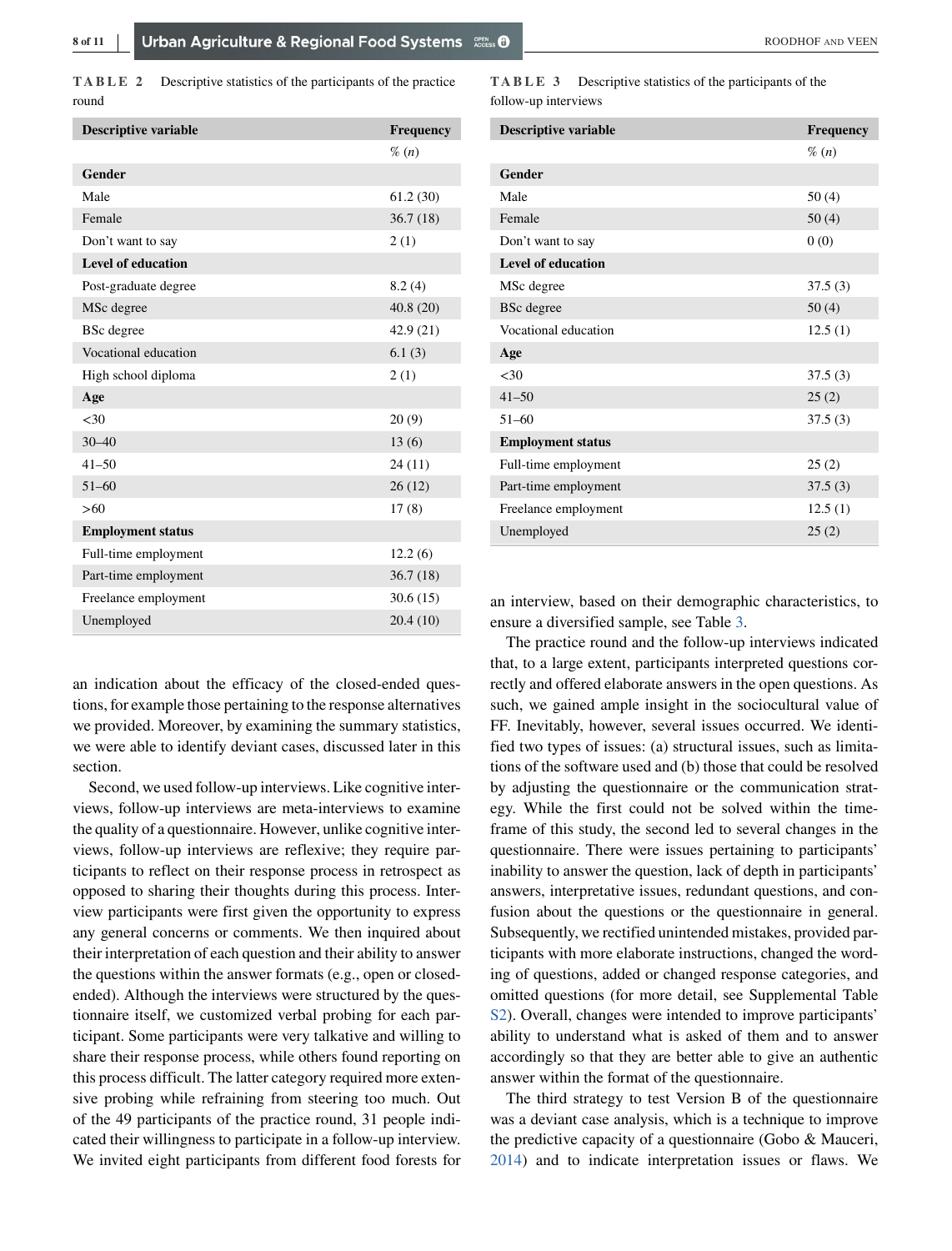purposely invited participants for the follow-up interviews who had recorded deviant answers, which we asked participants to explain. Three deviant cases were found. The first case involved the privacy statement. As this is not a relevant topic for this paper, we do not discuss it further here. The second deviant case pertains to the question in which participants were asked whether their appreciation of food forests had changed since they first encountered FF. We expected participants to answer that their appreciation had remained the same or had improved as in informal conversations prior to the practice round participants displayed great enthusiasm about FF. However, two participants stated that their appreciation had decreased. One of these was willing to participate in a follow-up interview in which they explained that after prolonged involvement, they realized that FF is not a perfect alternative to conventional agriculture. Although this answer deviated from expectations, it affirmed the inclusion of the respective question. We rephrased the open-ended question to ask for this explanation and underlying motivation more directly. The third deviant case involved the role participants have within the food forest. One of the participants of the questionnaire indicated that their role was a 'visitor', but we knew them to be employed by a food forest. An interview with them clarified that they had misinterpreted the question. Overall, the interviews clarified that certain words draw more attention than others so that when participants read questions quickly, they may overlook certain other words, causing misinterpretation. As such, we paid specific attention to the wording of questions prone to misinterpretation.

Based on the outcome of the practice round, the followup interviews, and the deviant case analysis, we improved the questionnaire to create a final Version C. This is the version included as supplemental material. The extensive testing rounds showed that there is no such thing as the perfect questionnaire. We did find that as participants have different preferences and perceptions, it is important to offer room for nuance via open-ended questions. While it might be tempting to exclusively use closed-ended questions, as these are more easily analyzed statistically, the open-ended questions proved essential to capture participants' values, which tend to be complex and nuanced. Moreover, we noticed that each testing round is merely a snapshot of how participants experienced the questionnaire. The improved version, Version C, should therefore by no means be viewed as a flawless, static end-product. We recommend that each use of the questionnaire is seen as an opportunity to improve the questionnaire for subsequent use.

# **6 CONCLUSION**

Scholars have stressed the importance of using mixed methods when valuing nature, highlighting that deliberative

approaches, such as focus groups, are essential to capture individual and group values. Time or budgetary restraints often render this impossible. A continuing reliance on qualitative methods to study sociocultural values therefore risks omitting these types of values from nature valuation efforts altogether. In fact, in current ES valuation frameworks, the omission of sociocultural values is common practice. As such, the objective of our research was to create a quantitative research instrument that measures these sociocultural values as precisely as possible, using FF in the Netherlands as a case study.

Our questionnaire is based on extensive research on both nature valuation and survey methodology. First, we scrutinized the term 'sociocultural value' and why such values are worth studying. This strategy helped us define our social constructs. We found that values are more than simply a unit of measurement used to calculate favorable trade-offs between nature and the economy (Chan et al., [2012b\)](#page-9-0). While such an understanding of values certainly simplifies compensating for loss of ES, it overlooks the sociocultural significance of the landscape (Stephenson, [2008\)](#page-10-0). Literature research showed that sociocultural values are rooted in corresponding worldviews, and that treating values as isolated opinions overlooks the influence of these worldviews. We therefore prioritized the inclusion of a plurality of worldviews in our questionnaire.

Second, we considered methodological issues to ensure that the questionnaire is sensitive to this plurality of worldviews and to minimize nonresponse and measurement error. These issues are highly related, as measurement error is a serious risk when questionnaires seek to capture complex social constructs, as in our work. We tackled this issue by using different types of questions, most importantly closed-ended questions followed by open-ended questions. While open-ended questions are more difficult to analyze, they allow participants to describe their perceptions and opinions in an unfiltered way. Such descriptions are key to understanding sociocultural values of nature. The combination of open- and closed-ended questions not only helped us include a variety of worldviews, but it also documents answers in different ways, leading to more precise results, and keeps participants engaged, decreasing risk of nonresponse and measurement error. Reviewing methodological literature also helped us consider the effects of question order, question format, and choice of vocabulary as well as to improve our communication strategy. We therefore stress the importance of considering survey methodology when creating an online questionnaire or a questionnaire aimed to measure complex data such as sociocultural values.

Finally, to ensure its quality, our questionnaire has been thoroughly tested using various qualitative testing strategies. This showed us that while the first two strategies—reviewing existing nature valuation frameworks and reviewing literature on survey methodology—served as a useful preparation for drafting the questionnaire, such preparation alone is not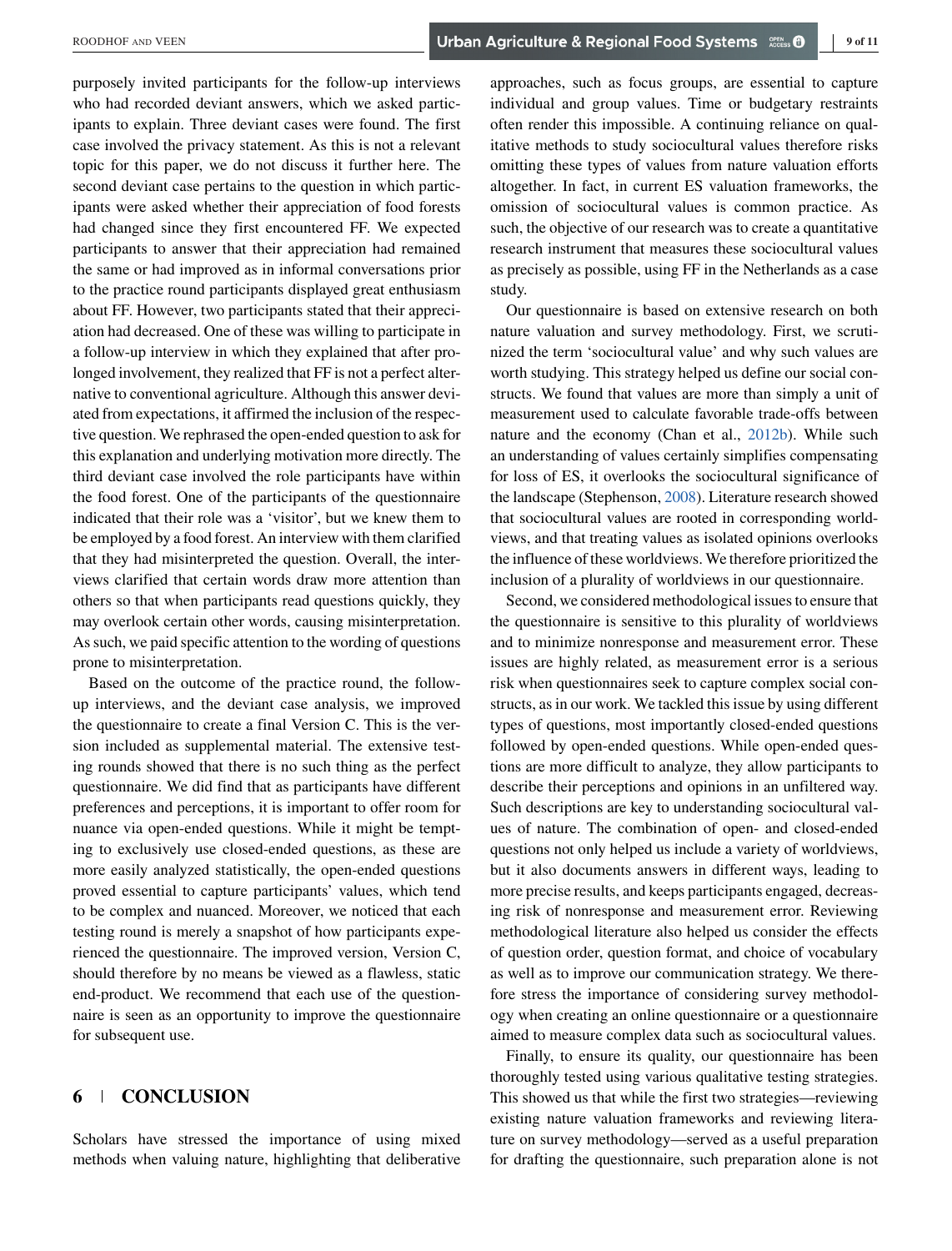<span id="page-9-0"></span>enough. Participants encounter an array of issues answering questions: they experience interpretative issues, lack prerequisite knowledge, or are simply unable to answer the question accurately within the given question format. Several issues arose during the testing process, which we were able to address by adjusting the questionnaire. This strategy has thus proven vital to the questionnaire creating process.

While our questionnaire focuses on measuring sociocultural effects of food forests, certain parts of it will be useful for researchers studying other landscapes or land uses (please note that our final questionnaire is available as supplemental material). Moreover, our three strategies to create the questionnaire may inspire others in their questionnairecreation processes. Although our approach to crafting the questionnaire itself is not necessarily innovative, it is exceptionally extensive, which ultimately benefits the reliability of the research instrument. We acknowledge, however, that no questionnaire can be completely without flaws and that it cannot entirely be a one-size-fits-all tool. Each use of the questionnaire should therefore be seen as an opportunity to evaluate its efficacy and its applicability to specific circumstances and contexts and to adapt it accordingly.

#### **ACKNOWLEDGMENTS**

This article is based on a Master of Science internship research of the first author, supervised by the second author. We thank fellow Master of Science student Suzy Rebisz (Wageningen University & Research), who collaborated in the creation of the questionnaire for her own internship project. We also thank NMVB and Coöperatie Ondergrond, who made this research possible, with a special thanks to Bastiaan Rooduijn, Paul de Graaf, and Max de Corte. We express our gratitude to all the respondents who participated in the research. Finally, we thank Lucie Sovová and two anonymous reviewers for their valuable insights on earlier versions of this article.

### **AUTHOR CONTRIBUTIONS**

Anna M. Roodhof: Conceptualization; Data curation; Formal analysis; Methodology; Project administration; Visualization; Writing – original draft; Writing – review & editing. Esther J. Veen: Supervision; Writing – original draft; Writing – review & editing.

## **CONFLICT OF INTEREST**

The authors declare no conflict of interest.

#### **ORCID**

*Anna M. Roodhof* <https://orcid.org/0000-0002-0543-0953> *Esther J. Veen*  $\bullet$  <https://orcid.org/0000-0002-0436-0359>

## **REFERENCES**

- Albrecht, S., & Wiek, A. (2020). Food forests: Their services and sustainability. *Journal of Agriculture, Food Systems, and Community Development*, *10*, 91–105. <https://doi.org/10.5304/jafscd.2021.103.014>
- Alwin, D. F., Baumgartner, E. M., & Beattie, B. A. (2018). Number of response categories and reliability in attitude measurement. *Journal of Survey Statistics and Methodology*, *6*, 212–239. [https://doi.org/10.](https://doi.org/10.1093/jssam/smx025) [1093/jssam/smx025](https://doi.org/10.1093/jssam/smx025)
- Arias-Arévalo, P., Gómez-Baggethun, E., Martín-López, B., & Pérez-Rincón, M. (2018). Widening the evaluative space for ecosystem services: A taxonomy of plural values and valuation methods. *Environmental Values*, *27*, 29–53. [https://doi.org/10.3197/096327118İ](https://doi.org/10.3197/096327118%D715144698637513) [15144698637513](https://doi.org/10.3197/096327118%D715144698637513)
- Bieling, C., Plieninger, T., Pirker, H., & Vogl, C. R. (2014). Linkages between landscapes and human well-being: An empirical exploration with short interviews. *Ecological Economics*, *105*, 19–30. [https://doi.](https://doi.org/10.1016/j.ecolecon.2014.05.013) [org/10.1016/j.ecolecon.2014.05.013](https://doi.org/10.1016/j.ecolecon.2014.05.013)
- Blaser, M. (2013). Notes towards a political ontology of 'environmental' conflicts. In L. Green (Ed.), *Contested ecologies: Dialogues in the South on nature and knowledge* (pp. 13–27). Human Sciences Research Council.
- Bradburn, N. M. (2016). Surveys as social interactions. *Journal of Survey Statistics and Methodology*, *4*, 94–109. [https://doi.org/10.1093/jssam/](https://doi.org/10.1093/jssam/smv037) [smv037](https://doi.org/10.1093/jssam/smv037)
- Chan, K. M. A., Guerry, A. D., Balvanera, P., Sarah, K., Satterfield, T., Basurto, X., Bostrom, A., Chuenpagdee, R., Gould, R., Halpern, B. S., Hannahs, N., Levine, J., Norton, B., Ruckelshaus, M., Russell, R., Tam, J., & Woodside, U. (2012a). Where are cultural and social in ecosystem services? A framework for constructive engagement. *Bioscience*, *62*, 744–756. <https://doi.org/10.1525//bio.2012.62.8.7>
- Chan, K. M. A., Satterfield, T., & Goldstein, J. (2012b). Rethinking ecosystem services to better address and navigate cultural values. *Ecological Economics*, *74*, 8–18. [https://doi.org/10.1016/j.ecolecon.](https://doi.org/10.1016/j.ecolecon.2011.11.011) [2011.11.011](https://doi.org/10.1016/j.ecolecon.2011.11.011)
- Dillman, D. A., Smyth, J. D., & Christian, L. M. (2014). *Internet, phone, mail, and mixed-mode surveys: The tailored method* (4th ed.). Wiley.
- Fagerholm, N., Oteros-Rozas, E., Raymond, C. M., Torralba, M., Moreno, G., & Plieninger, T. (2016). Assessing linkages between ecosystem services, land-use and well-being in an agroforestry landscape using public participation GIS. *Applied Geography*, *74*, 30–46. <https://doi.org/10.1016/j.apgeog.2016.06.007>
- Gobo, G., & Mauceri, S. (2014). *Constructing survey data: An interactional approach*. Sage Publications.
- Goldberg, A. C., & Sciarini, P. (2019). Who gets lost, and what difference does it make? Mixed modes, nonresponse follow-up surveys and the estimation of turnout. *Journal of Survey Statistics and Methodology*, *7*, 520–544. <https://doi.org/10.1093/jssam/smy025>
- Green Deal Voedselbossen. (2017a). *C-219 Green deal voedselbossen* (In Dutch). [https://www.greendeals.nl/sites/default/files/downloads/](https://www.greendeals.nl/sites/default/files/downloads/GD219-dealtekst-Voedselbossen.pdf) [GD219-dealtekst-Voedselbossen.pdf](https://www.greendeals.nl/sites/default/files/downloads/GD219-dealtekst-Voedselbossen.pdf)
- Green Deal Voedselbossen. (2017b). *Nationaal monitoringsprogramma voedselbossen (NMVB)*.(In Dutch). [https://www.](https://www.greendealvoedselbossen.nl/nationaal-monitoringsprogramma-voedselbossen-nmvb/) [greendealvoedselbossen.nl/nationaal-monitoringsprogramma](https://www.greendealvoedselbossen.nl/nationaal-monitoringsprogramma-voedselbossen-nmvb/)[voedselbossen-nmvb/](https://www.greendealvoedselbossen.nl/nationaal-monitoringsprogramma-voedselbossen-nmvb/)
- Intergovernmental Science-Policy Platform on Biodiversity and Ecosystem Services. (2016). *Preliminary guide regarding diverse conceptualization of multiple values of nature and its benefits,*